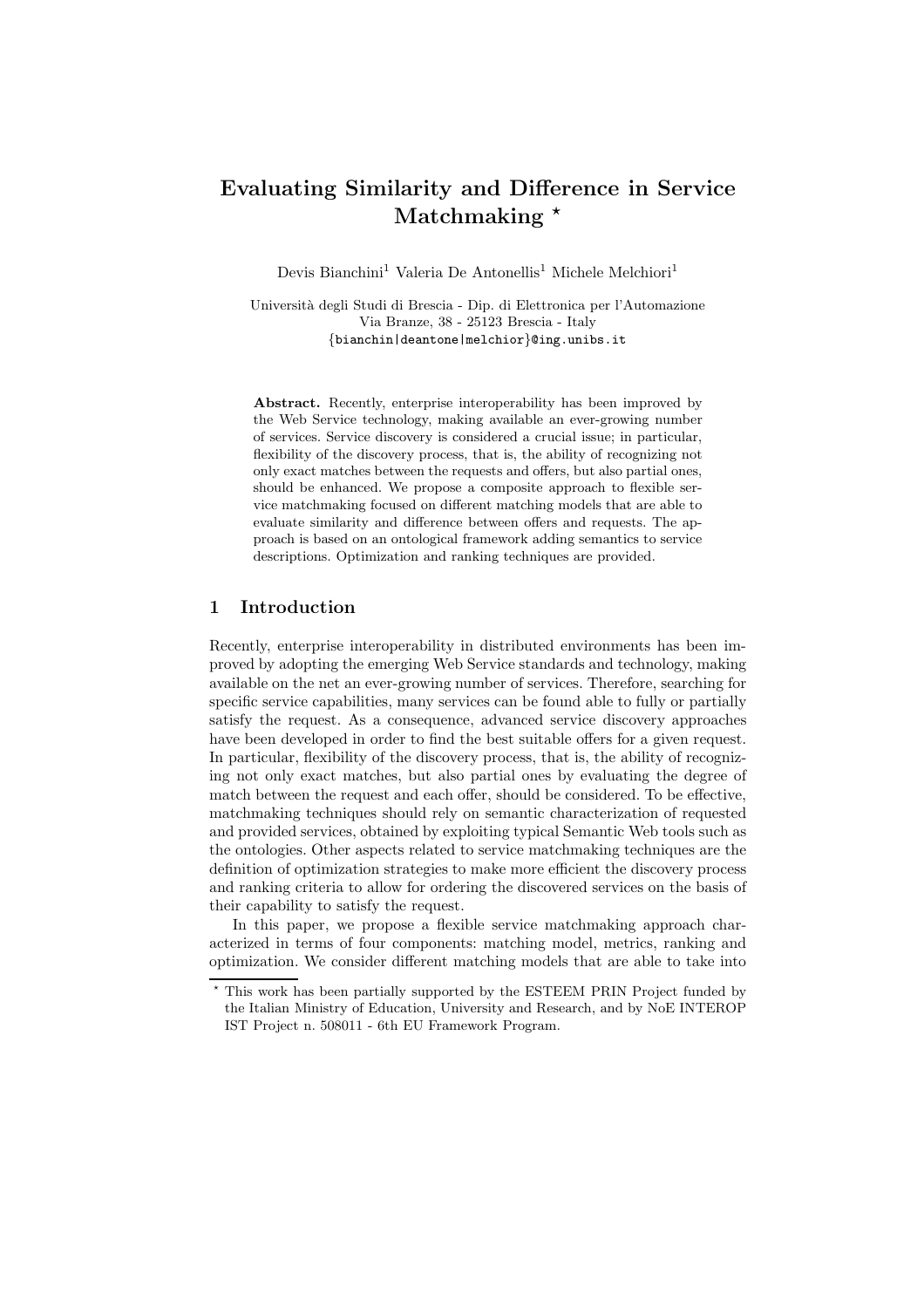account and to analyze similar or different elements between the request and the offer, performing a flexible service comparison: (i) a similarity-based approach, exploiting retrieval metrics to measure the degree of match between services, (ii) a novel deductive approach, that is able to find the missing information among the request and each offer by applying a logic-based difference operator, and (iii) their possible combination into a hybrid approach. The matchmaker is based on an ontological framework adding semantics to service descriptions. Finally, optimization and ranking techniques are defined.

The paper is organized as follows: in Section 2 the ontological framework is presented, while in Section 3 the flexible matchmaker is described in detail; related work are discussed in Section 4 and Section 5 concludes the paper.

### 2 Service description and the ontological framework

Looking for a service, a user is interested in primis in what a service is able to provide him and secondarily on how the service goal is achieved or what he must provide to the service in order to enable its execution [10]. According to this consideration, a request is expressed by listing the expected capabilities from the service. For what concerns the service description, we want to maintain full backward compatibility with existing standards. The description of service capabilities is then extracted from the WSDL interface of services (without requiring additional efforts for semantic annotation of service descriptions or for adding new description elements such as those performed by the OWL-S coalition [6] or by the WSMO task group [10]).

Starting from the WSDL document, the expected capabilities of the service can be identified in the concepts related to the names of operations provided by the service and in the concepts related to the names of output parameters associated to operations. These elements are automatically extracted from the WSDL document together with service category and a Description Logic expression is built to represent a service. The DL expression is a conjunction of:

- a concept in the form  $\exists$ hasCategory. $CAT$ , where  $CAT$  is a concept which represents the associated service category;
- one or more concepts in the form  $\exists$ hasOperation.OP, where OP is a concept described as a conjunction of:
	- an atomic concept representing the name of the service operation;
	- a conjunction of one or more concepts  $\exists$ hasOutput. $OUT$ , where  $OUT$  is a concept representing an output parameter of the operation and can be defined as an atomic concept, an enumeration  $\{o_1, o_2, \ldots o_n\}$  of nominals or a complex concept obtained by applying the *intersection* operator  $(\Box)$ , the *union* operator ( $\Box$ ) and the *negation* operator ( $\neg$ ).

Example 1. We consider a running example in the domain of geographic information services, where are required services displaying maps with different kinds of information such as aerial photos, streets, gas pipes, water pipes and so on. Let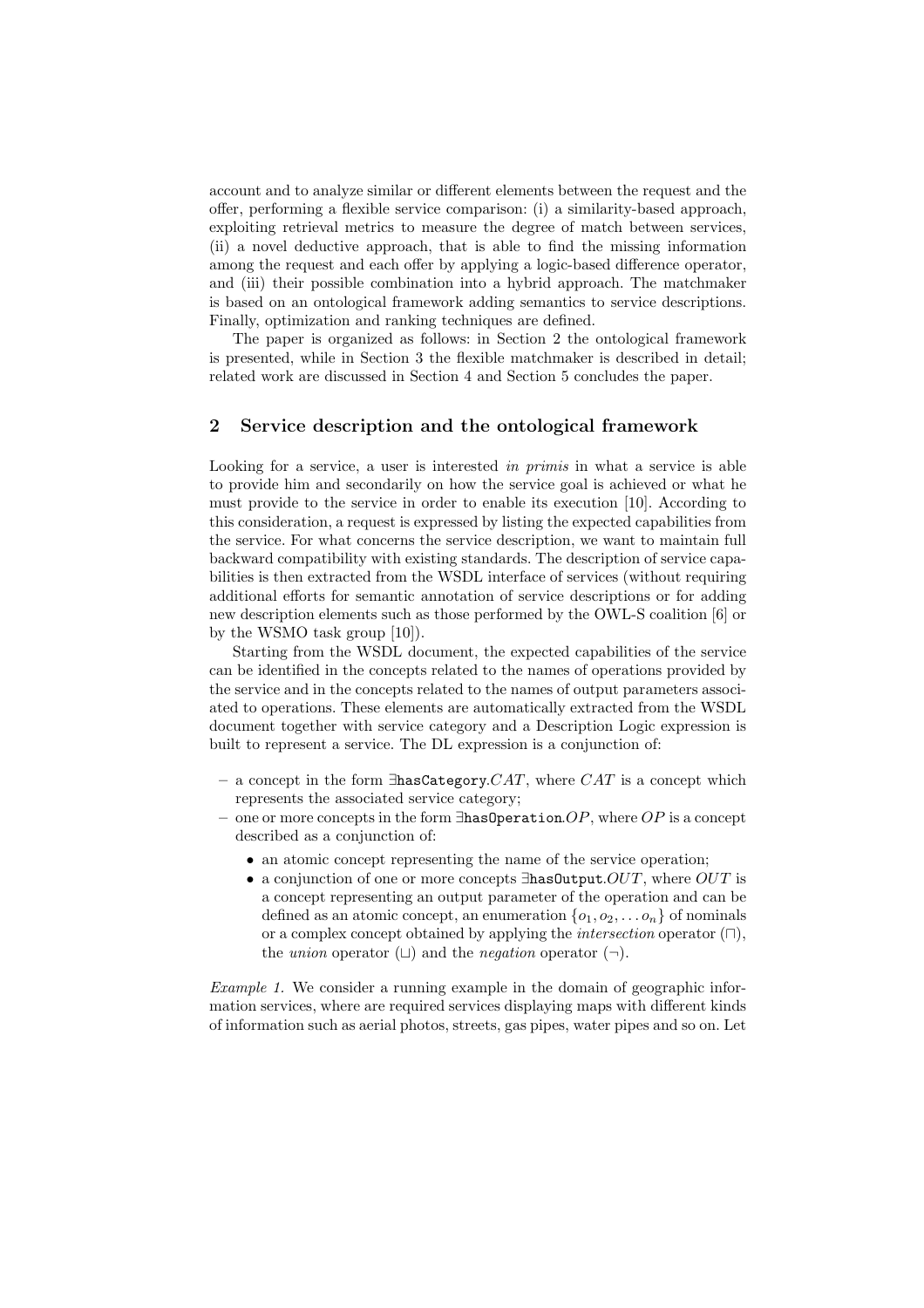consider the following Description Logic expressions representing a request and two offers DisplayGasInfrastructure and DisplayTransportInfrastructure:

| request $\equiv$ $\exists$ hasCategory.GeographyInformationService $\Box$<br>$\exists$ hasOperation. (viewDetailedMap $\sqcap$<br>$\exists$ has0utput.gasPipes $\sqcap$<br>$\exists$ has0utput.waterPipes $\sqcap$<br>EhasOutput.urbanStreets) |  |
|------------------------------------------------------------------------------------------------------------------------------------------------------------------------------------------------------------------------------------------------|--|
| DisplayGasInfrastructure $\equiv \exists$ hasCategory.GeographyInformationService $\sqcap$<br>$\exists$ has0peration. (displayMoreGrainedMap $\sqcap$<br>$\exists$ has0utput.gasPipes $\sqcap$<br>EhasOutput.streets)                          |  |
| DisplayTransportInfrastructure $\equiv \, \exists \texttt{hasCategory}.$ GeographyInformationService $\, \sqcap \,$<br>$\exists$ has0peration. (viewDetailedMap $\sqcap$<br>$\exists$ has0utput.gasPipes $\sqcap$<br>EhasOutput.transportWays) |  |

 $\Box$ 

To improve the effectiveness and the efficiency of service matchmaking, additional semantics is associated to service description. In particular, an ontological framework is defined for semantic enrichment [3]. The ontological framework is constituted by three components: (i) a Domain Ontology  $\mathcal{D}om\mathcal{O}NT$ , used to conceptualize the domain knowledge related to the names of elements used in service descriptions (operation names and output parameters), expressing it in terms of *concepts* and *semantic relationships* between them; (ii) a Thesaurus  $TH$ (automatically derived from available lexical systems such as WordNet), used to relate names of concepts of the Domain Ontology to other terms by means of terminological relationships (e.g., synonymy, hypernymy, etc.), in order to extend matching possibilities between the concept names used in the service request and the names used in the descriptions of provided services; (iii) a Service Ontology  $ServONT$ , that organizes services on three layers of abstraction; in the middle layer we have the *Abstract services*, that are introduced to summarize the functionalities of sets of similar Concrete services; these ones are positioned in the lower layer of the ontology and are directly invocable services that implement the functionalities represented by Abstract ones; finally, at the top layer of the ontology, with the higher abstraction, we have Subject Categories, that organize Abstract services into standard available taxonomies to provide a topic-driven access to them. Abstract services can also be organized into generalization hierarchies: we say that an Abstract service is a specialization of another one if it provides at least the same outputs and performs the same capabilities or provides/performs more specific outputs/capabilities.

Example 2. Figure 1 shows a portion of the ontological framework in the domain of geographic information services, where are represented the two advertised services considered in the Example 1.  $\Box$ 

#### 3 Service matchmaker

The service matchmaker is characterized by four components.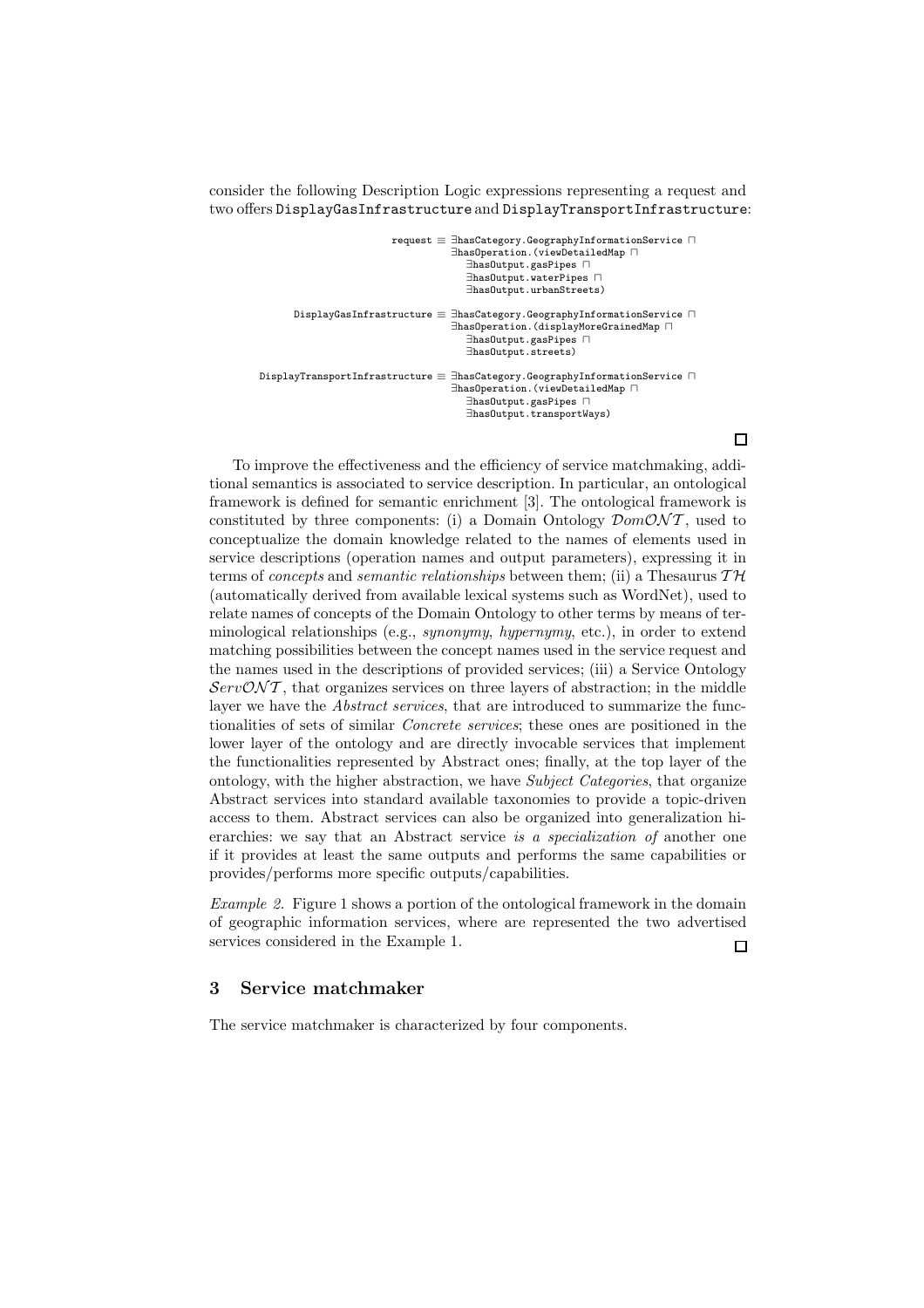

Fig. 1. A portion of ontological framework for geographic information service domain.

- Matching model We consider (i) a similarity-based model, where retrieval metrics are applied to measure the degree of match between services, (ii) a deductive model, exploiting deduction algorithms for reasoning on service descriptions and (iii) a hybrid model, that combines the similarity-based and the deductive models; in particular, we define a new deductive model for reasoning on service descriptions by difference evaluation.
- Metrics Different metrics are introduced to compute similarity between request and offers.
- Ranking A ranking scheme is defined to quantify the established degree of match between the service request and each suitable offer.
- Optimization An optimization policy is used to reduce the number of comparisons to be performed during the matchmaking process.

#### 3.1 The similarity-based matching model

A natural way of matching is to look for similarity. For this matching model, we experimented in [4] that it can be sufficient to exploit terminological relationships to compare service descriptions. The thesaurus  $T H$  is therefore used to compute the Affinity coefficient between names of output parameters and operations by measuring their terminological relationships. According to the name affinity values, the similarity between a service request  $\mathcal R$  and an offer  $\mathcal S$  is computed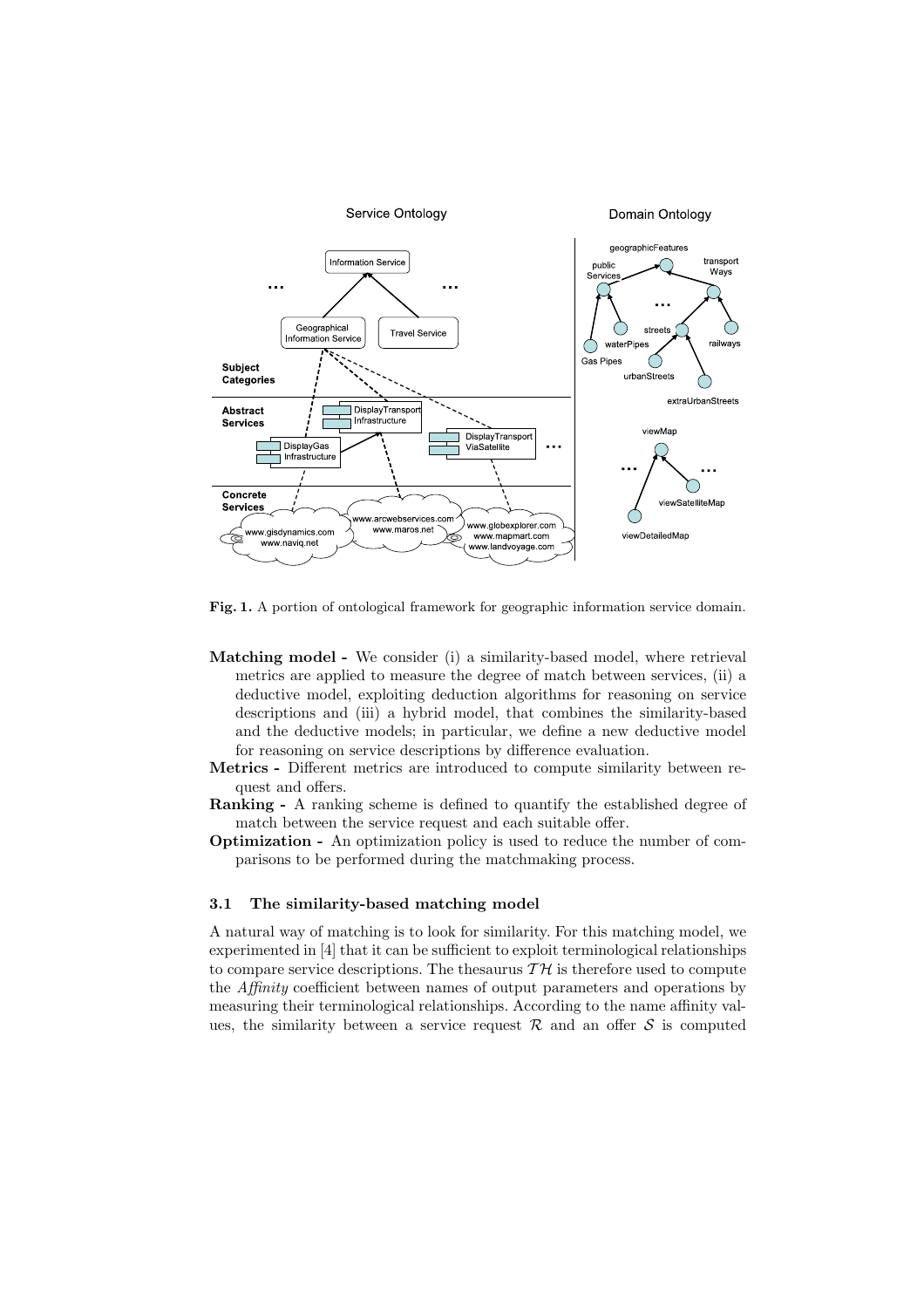through two properly defined coefficients: an entity-based similarity coefficient (ESim), that measures how much the compared service descriptions provide the same outputs, and a *functionality-based similarity* coefficient  $(FSim)$ , that aims at measuring how much the two services provide the same capabilities. These coefficients are based on the Dice's information retrieval formula and are tailored to compare service descriptions presented in Section 2. They are normalized into the range [0,1] and combined together to give a global evaluation of service similarity:

$$
GSim(\mathcal{R}, \mathcal{S}) = w_1 \cdot NormESim(\mathcal{R}, \mathcal{S}) ++ w_2 \cdot NormFSim(\mathcal{R}, \mathcal{S}) \in [0, 1]
$$
\n(1)

Weights  $w_1$  and  $w_2$ , with  $w_1, w_2 \in [0, 1]$  and  $w_1 + w_2 = 1$ , are introduced to assess the relevance of each kind of similarity in computing the global similarity coefficient.

Example 3. Considering the request and the advertisements in the Example 1, if we evaluate the values for the global similarity coefficient through the formulas presented in [4], we obtain  $GSim$ (request, DisplayGasInfrastructure) =  $0.5*$  $[0.72+0.86] = 0.79$  and  $GSim$ (request, DisplayTransportInfrastructure) =  $0.5 * [0.656 + 0.828] = 0.742$ . The difference is due to the fact that there is a double specialization between the transportWays and urbanStreets concepts with respect to the streets and urbanStreets concepts and this affects the values of the global similarity.  $\Box$ 

# 3.2 The deductive matching model

In the deductive matching model, both the thesaurus  $T H$  and the semantic relationships in the Domain Ontology are exploited to classify the kind of match between the request and the advertisements; following general guidelines in the current literature, we consider five kinds of match, that can be intuitively described as follows:

- exact match, when the request and the offer present the same functionalities (this is a strong condition);

- *plug-in match*, when the offer provides at least the required functionalities and possibly adds new ones;

- subsume match, when the functionalities provided by the offer are less than the required ones (it is like plug-in match, but with the roles of the request and the offer exchanged);

- intersection match, when the request and the offer present some common functionalities;

- *mismatch*, when no common functionalities exist between the request and the offer.

The deductive strategy relies on a non standard subsumption test (named  $C \sqsubset_{\mathcal{T}H} D$ ) that is based both on the semantic relationships between concepts in the Domain Ontology and the terminological affinity according to the thesaurus.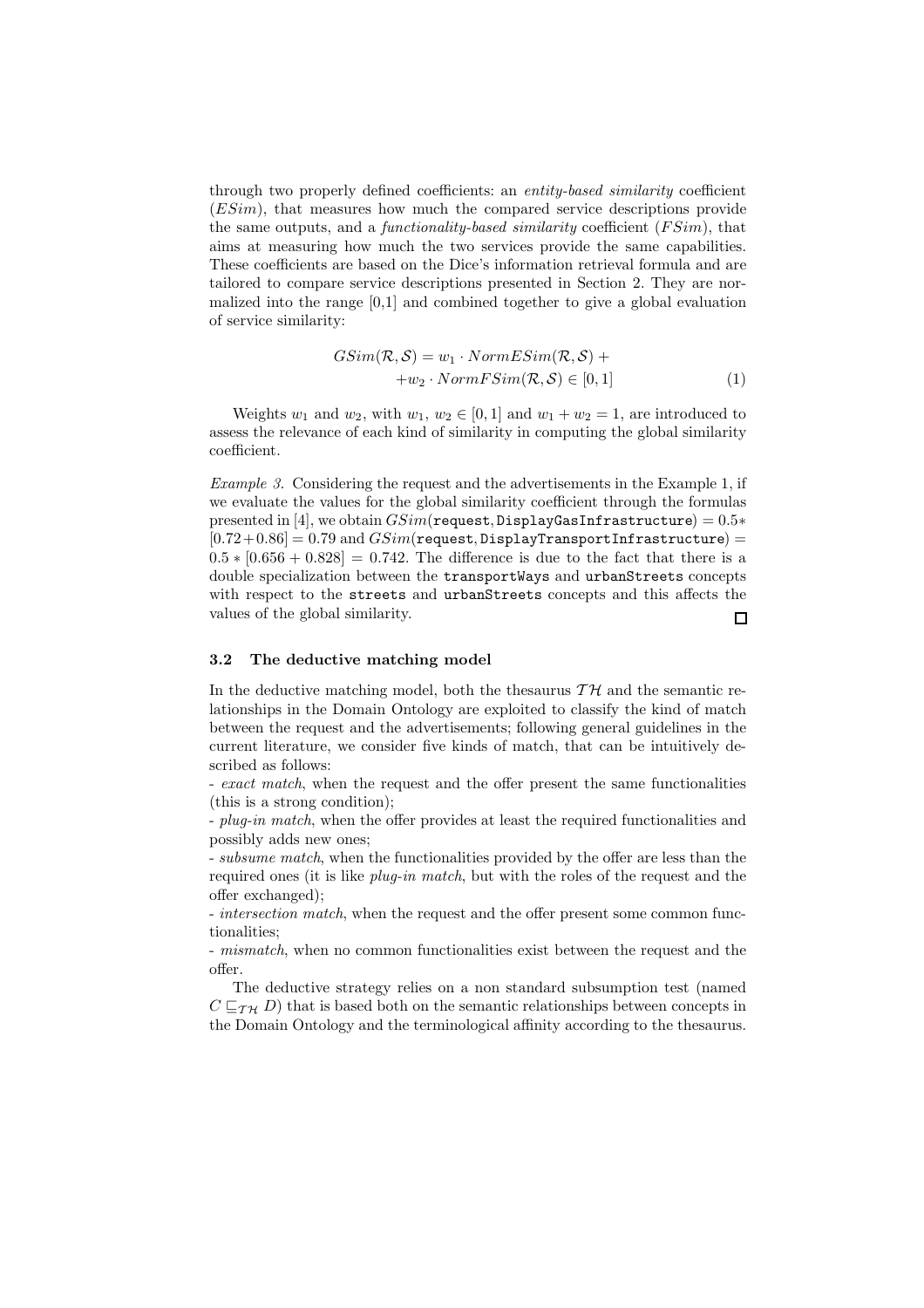Definition 1 (Affinity-based subsumption test). Given the Domain Ontology  $DomONT$ , the thesaurus TH and a pair of concepts C and D with names  $c_n$  and  $d_n$ , respectively, C is subsumed by D with respect to TH, denoted by  $C \sqsubseteq_{\mathcal{T}H} D$ , if and only if one of the following conditions holds:

- $C, D \in Dom\mathcal{O}NT$  and  $(C \sqsubseteq D)$  is satisfied in  $Dom\mathcal{O}NT$ ;
- only  $C \in \mathcal{D}om\mathcal{O}NT$  and  $GC_N(C) \cap D_{TH} \neq \emptyset$ , where  $GC_N(C) = \{Name(X)$ such that  $X \in Dom\mathcal{O}NT$  and  $C \subseteq X$  is the set of names of concepts ancestors of  $C \in Dom\mathcal{O}NT$  and  $D_{\mathcal{TH}}$  is the set of terms that have name affinity (in symbols,  $\sim$ ) with d<sub>n</sub>, that is,  $D_{\mathcal{TH}} = \{y \in \mathcal{TH}|(d_n \sim y)\};$
- *only*  $D \in \mathcal{D}om\mathcal{O}NT$  and  $SC_N(D) \cap C_{TH} \neq \emptyset$ , where  $SC_N(D) = \{Name(X)$ such that  $X \in \mathcal{D}om\mathcal{O}NT$  and  $X \subseteq D$  is the set of names of the concepts descendants of  $D \in \mathcal{D}om\mathcal{O}NT$  and  $C_{\mathcal{TH}}$  is the set of terms that have name affinity with  $c_n$ , that is,  $C_{\mathcal{TH}} = \{y \in \mathcal{TH} | (c_n \sim y) \}.$

Note that we pose  $C \equiv_{\mathcal{T}\mathcal{H}} D$  if both  $C \sqsubseteq_{\mathcal{T}\mathcal{H}} D$  and  $D \sqsubseteq_{\mathcal{T}\mathcal{H}} C$  hold.

$$
\Box
$$

In [2] we proposed a DL-based reasoning procedure to classify the five kinds of match. We have also shown that the deductive and similarity-based approaches can be combined into a hybrid matching model to obtain benefits of precision and flexibility from the two matching processes and to provide users with a measure of similarity. Firstly, the deductive strategy is applied to classify the kind of match between the request  $\mathcal R$  and each offered service  $\mathcal S$ , then similarity evaluation is performed according to the following rules:

- if exact or plug-in match occurs, from the request viewpoint the offer provides completely the required functionalities, so  $GSim(\mathcal{R}, \mathcal{S})$  is directly set to 1 (full similarity) without computing the similarity coefficients;

- if mismatch occurs,  $GSim(\mathcal{R}, \mathcal{S})$  is directly set to zero;

- if subsume or intersection match occurs, the offer fulfills the request only partially and similarity coefficients are computed to quantify how much the offer satisfies the request; in this case,  $GSim(\mathcal{R}, \mathcal{S}) \in (0, 1)$ .

Only available services for which the  $GSim(\mathcal{R}, \mathcal{S})$  is equal or greater than a given threshold  $\phi$  are proposed among the searching results and they are ranked with respect to the *GSim* values. The application of this hybrid approach ensures flexibility since when *exact* or *plug-in* matches are not found, partial matches are taken into consideration by evaluating similarity of request and offers. In this work, we describe an extended deductive procedure, that is able not only to identify the kind of match, but also to return what are the exceeding and the missing information among the request and the offer. In this way, it is possible for the users to choose the most suitable offers.

#### 3.2.1 Deductive difference-based matching model

Another possible way to state the matching problem is to find the information contained in the request  $\mathcal R$  and not in the offer  $\mathcal S$  and viceversa, to verify if all the required capabilities are supplied by the advertisement, if only a portion of them is provided or no requirement is satisfied. To do this, we take inspiration from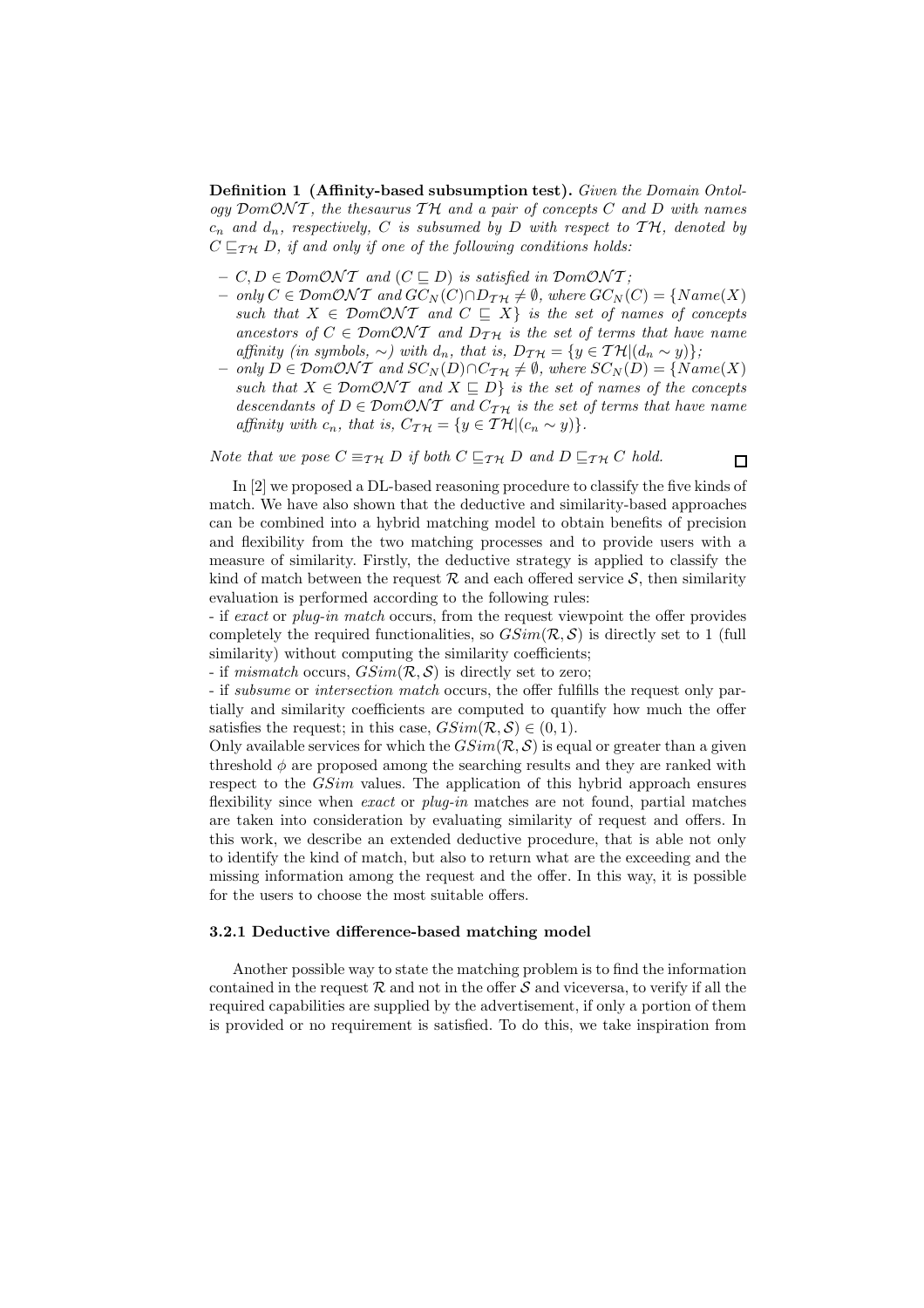the difference operator proposed in [1] for comparing DL expressions of natural language queries and we adapt it to the problem of service matchmaking.

Definition 2 (Difference Operator). The difference of two Description Logic expressions, that is, the information contained in the first expression and not in the second one, is defined in  $(11)$  as the syntactic minimum and expressed as:

$$
\mathcal{C} - \mathcal{D} := \min\{\mathcal{X} \mid \mathcal{X} \cap \mathcal{D} \equiv \mathcal{C} \cap \mathcal{D}\}\tag{2}
$$

where min is defined with respect to a subdescription ordering.  $\Box$ 

The intuitive meaning of the difference operator is that it allows for removing from a given description  $C$  all the information contained in the  $D$  description.

The idea behind our approach is that, if we represent the capabilities of  $\mathcal R$ and  $S$  by means of DL-based expressions and compare them, we can obtain three kinds of information:

- $-$  MD (*Missing Description*), it is the information required, but not provided by the advertisement;
- $\mathcal{ED}$  (*Exceeding Description*), it is the information provided, but not explicitly required;
- $-$  CD (Common Description), it is the information required and effectively provided, that is, common to the request and to the offer.

Actually, the expressions of  $MD$ ,  $CD$  and  $ED$  can be obtained from the Description Logic representation of  $\mathcal R$  and  $\mathcal S$  by means of the differences:

$$
\mathcal{MD} := \mathcal{R} - \mathcal{S} \tag{3}
$$

$$
\mathcal{ED} := \mathcal{S} - \mathcal{R} \tag{4}
$$

$$
CD := \mathcal{R} - \mathcal{MD} := \mathcal{S} - \mathcal{ED}
$$
 (5)

We can now define precisely the five kinds of match previously introduced. Firstly, we consider the service categories  $CAT_R$  of the request and  $CAT_S$  of the offer and we verify if  $CAT_R \sqsubseteq_{\mathcal{TH}} CAT_S$ . If this is not verified, a Mismatch is established, otherwise other matches can be progressively defined in terms of the  $MD$ ,  $CD$  and  $ED$  differences.

| Match                  | Definition in terms of $MD$ and $ED$                                                                     |
|------------------------|----------------------------------------------------------------------------------------------------------|
| Exact                  | if $(\mathcal{MD} \sqsubseteq_{\mathcal{TH}} \bot)$ and $(\mathcal{ED} \sqsubseteq_{\mathcal{TH}} \bot)$ |
| Plug-in                | if not (Exact) and $(\mathcal{MD} \sqsubseteq_{\mathcal{TH}} \bot)$                                      |
| Subsume                | <i>if not</i> (Plug-in) and $(\mathcal{ED} \sqsubseteq_{\mathcal{TH}} \bot)$                             |
| Mismatch               | <i>if not</i> (Subsume) and $(\mathcal{MD} \equiv_{\mathcal{TH}} \mathcal{R})$                           |
| Intersection Otherwise |                                                                                                          |

An algorithm that performs the difference between two Description Logic expressions using a tree-based characterization of subsumption has been proposed in [1]. We will introduce the definition of description tree to express the functional description of services given in Section 2 and we will propose an algorithm to compute the difference between service descriptions exploiting the affinity-based subsumption test to reason on description trees.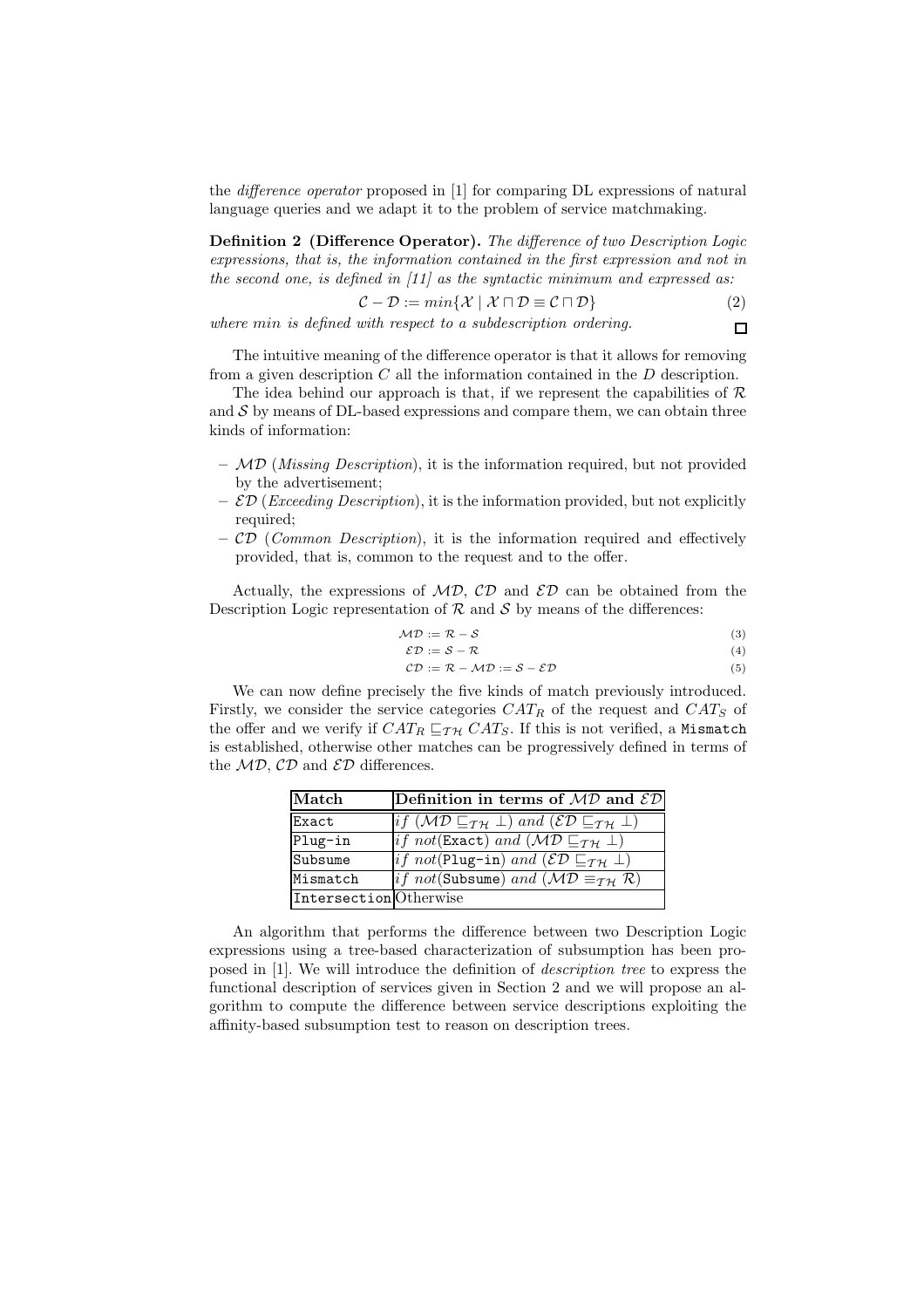

Fig. 2. An example of description tree.

Definition 3 (Description tree). A description tree for a Description Logic representation of a service S is a tree of the form  $\mathcal{G}_{\mathcal{S}} = (N_{\mathcal{S}}, E_{\mathcal{S}}, n_0, \varrho_{\mathcal{S}})$ , where:

- $N_{\mathcal{S}}$  is a finite set of nodes of  $\mathcal{G}_{\mathcal{S}}$ ;
- $-E_S \subseteq N_S \times \{\text{hasOperation}, \text{hasOutput}\} \times N_S$  is a finite set of edges labeled with role names  $r \in \{\text{hasOperation}, \text{hasOutput}\}\$  ( $\exists$ -edges); an  $\exists$ -edge from n to m labeled r is written as  $n(\exists r)m$ ; by construction, we can have the following kinds of ∃-edges:
	- $n_0$ ( $\exists$ hasOperation) $n_i \in E_S$ , with  $i = 1 \dots |OP_S|$ , where  $OP_S$  is the set of operation names;
	- $n_i$ ( $\exists$ hasOutput) $p_{ih} \in E_S$ , with  $i = 1 \dots |OP_S|$  and  $h = 1 \dots |OUT_S^i|$ , where  $OUT^i_S$  is the set of names of the output parameters associated to the operation  $op_S^i \in OP_S$ ;
- $n_0 \in N_S$  is the root of  $\mathcal{G}_S$ ;
- $\varrho_{\mathcal{S}}:N_{\mathcal{S}}\to[\bigcup_{i=1}^{|OP_{\mathcal{S}}|}\mathit{OUT}^i_{\mathcal{S}}]\cup\mathit{OP}_{\mathcal{S}}\cup\{\mathtt{root}\}\text{\it is a labeling function mapping}$ the nodes in  $N<sub>S</sub>$  to the concepts related to service description elements, with  $\rho(n_0) = \texttt{root}.$

Example 4. A service description as given in Section 2 can be easily represented as a description tree. For example, the description tree for the request in the Example 1 is shown in Figure 2.  $\Box$ 

The algorithm that computes the difference between the description tree representations of two services R and S and that uses the  $\sqsubseteq_{\mathcal{TH}}$  subsumption test to establish semantic mappings among single constituents of the services is shown in Figure 3. In output the algorithm returns the type of match and possible differences (missing/exceeding elements). Here, the notation  $\mathcal{G}.subtree(n)$ denotes the subtree with root node  $n$  in the description tree  $\mathcal G$  and, given  $m_0$ (∃hasOperation) $m_i \in E_R$  and  $n_0$ (∃hasOperation) $n_i \in E_S$ ,  $\mathcal{G}_R$ .subtree( $m_i$ )  $\sqsubseteq_{\mathcal{TH}} \mathcal{G}_{\mathcal{S}}$  subtree( $n_i$ ) if and only if:

(i)  $\varrho_{\mathcal{R}}(m_i) \sqsubseteq_{\mathcal{TH}} \varrho_{\mathcal{S}}(n_j)$ , and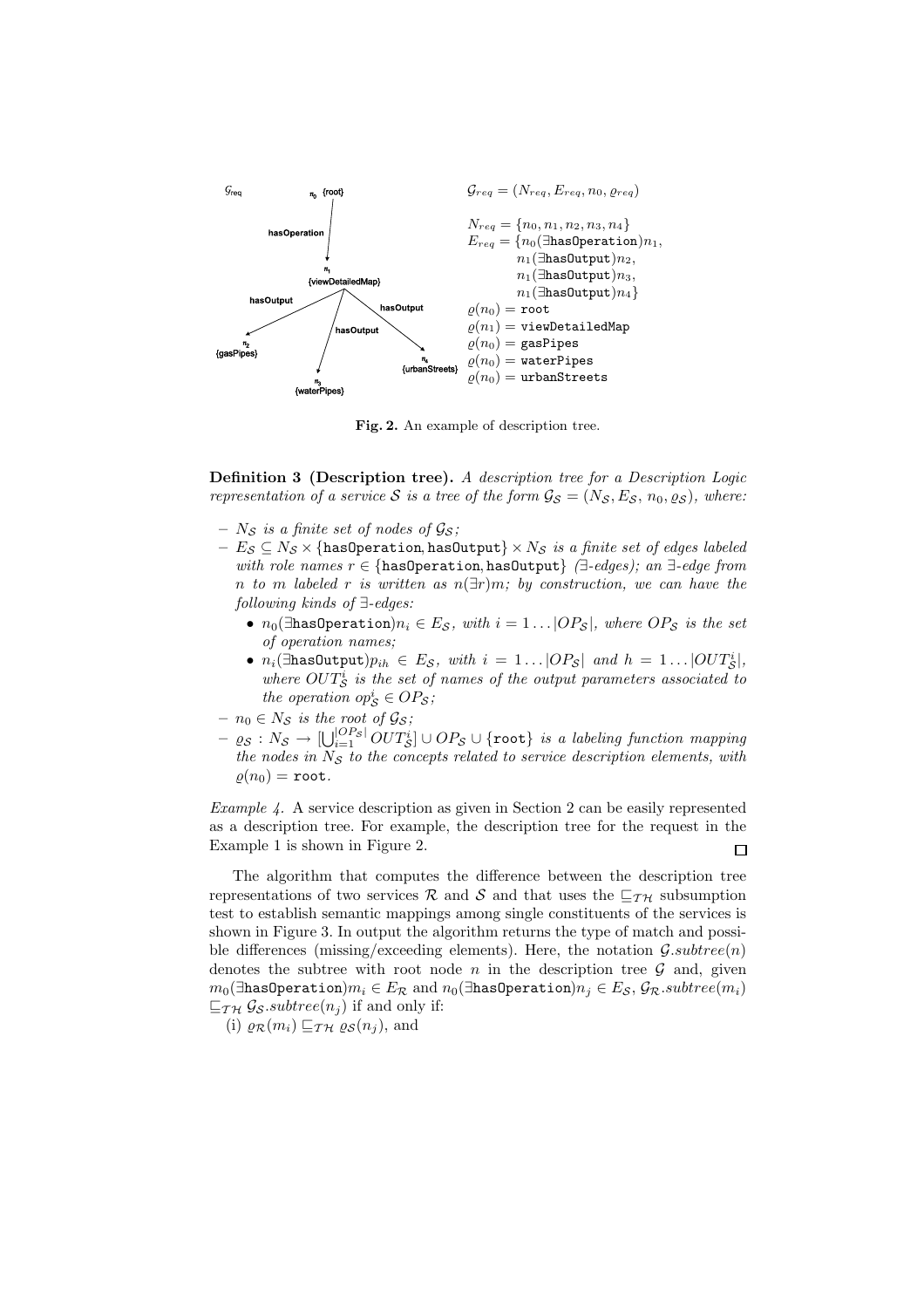```
function DIFFERENCE-MATCH(\mathcal{G}_{\mathcal{R}},\mathcal{G}_{\mathcal{S}},\mathcal{D}om\mathcal{ONT},\mathcal{TH})(1) inputs: the description tree \mathcal{G}_{\mathcal{R}} = (N_{\mathcal{R}}, E_{\mathcal{R}}, m_0, \varrho_{\mathcal{R}}) of a request \mathcal{R}(2) the description tree \mathcal{G}_{\mathcal{S}} = (N_{\mathcal{S}}, E_{\mathcal{S}}, n_0, \varrho_{\mathcal{S}}) of an offer \mathcal{S}<br>(3) a Domain Ontology \mathcal{D}om\mathcal{O}N\mathcal{T} and a thesaurus \mathcal{T}\mathcal{H}(4) outputs: MD = diff_{aff}(\mathcal{G}_{\mathcal{R}}, \mathcal{G}_{\mathcal{S}})(5) \mathcal{ED} = diff_{aff}(\mathcal{G}_S, \mathcal{G}_{\mathcal{R}})<br>
(6) Mtype \in \{``exact''', ``plug-in''', ''subsum''', ''intersection''', ''mismatch''\}(7) MD = G_{\mathcal{R}}; \mathcal{ED} = G_{\mathcal{S}};
  (8) if not (CAT_R \sqsubseteq_{\mathcal{T}H} CAT_S)<br>(9) Mtype = ''mismatch''; return MD, ED, Mtype;
(10) foreach (m_0(\exists \text{hasOperation})m_i \in E_{\mathcal{R}})<br>(11) if \exists (n_0(\exists \text{hasOperation})n_j \in E_{\mathcal{S}})(11) if \exists (n_0(\exists \text{hasOperation}) n_j \in E_{\mathcal{S}}) such that [\mathcal{G}_{\mathcal{R}}.\mathit{subtree}(m_i) \sqsubseteq_{\mathcal{T}} \mathcal{H} \mathcal{G}_{\mathcal{S}}.\mathit{subtree}(n_j)]<br>(12) delete \mathcal{G}_{\mathcal{R}}.\mathit{subtree}(m_i) from \mathcal{MD};(13) else if ∃ (n<sub>0</sub>(∃has0peration)n<sub>j</sub> ∈ E<sub>S</sub>) such that [\varrho_R(m_i) \sqsubseteq_{\mathcal{TM}} \varrho_S(n_j)]<br>(14) foreach (m<sub>i</sub>(∃has0utput)p_{ih} \in E_{\mathcal{R}})<br>(15) if ∃ (n<sub>j</sub>(∃has0utput)p_{jk} \in E_S) such that [\varrho_R(p_{ih}) \sqsubseteq_{\mathcal{TM}} \varrho_S(p_{jk})]
(16) delete \mathcal{G}_{\mathcal{R}}. subtree(p_{ih}) from MD;
           ...<br>// repeat rows (10)-(16) exchanging the roles of \mathcal{G}_{\mathcal{R}} and \mathcal{G}_{\mathcal{S}} to find \mathcal{ED}...<br>(17) if (\mathcal{MD} \sqsubseteq \bot) and (\mathcal{ED} \sqsubseteq \bot)(18) Mtype = '^\text{`exact'};<br>(19) else if (\mathcal{MD} \sqsubseteq \bot)(20) Mtype = ''plug-in'';<br>(21) else if (\mathcal{ED} \sqsubseteq \bot)(22) Mtype = ' 'subsame' ' ;(23) else if (MD \equiv \mathcal{G}_R)<br>(24) Mtype = "nism"
                    Mtype = ''mismatch'';
\begin{array}{c} (25) else
                     Mtype = "intersection";
(27) return MD, ED, Mtype;
```
Fig. 3. Difference algorithm between description tree representations of services.

(ii) for each  $m_i$ (∃has0utput) $p_{ih} \in E_R$  there exists  $n_i$ (∃has0utput) $p_{jk} \in E_S$ such that  $\varrho_{\mathcal{R}}(p_{ih}) \sqsubseteq_{\mathcal{TH}} \varrho_{\mathcal{S}}(p_{jk}).$ 

Example 5. Applying the DIFFERENCE-MATCH algorithm to the service descriptions in the Example 1, we obtain:

```
request − DisplayGasInfr. := ∃hasOperation.(viewDetailedMap ⊓ ∃hasOutput.waterPipes)
DisplayGasInfr. - request := ⊥
```
request − DisplayTransportInfr. := ∃hasOperation.(viewDetailedMap ⊓ ∃hasOutput.waterPipes) DisplayTransportInfr. - request := ⊥

Then, the request presents a subsume match both with DisplayGasInfrastructure and DisplayTransportInfrastructure and the difference operator returns the same results for the two comparisons.  $\Box$ 

#### 3.3 Optimization and ranking

The generalization hierarchy of Abstract services is exploited to make more efficient the service discovery procedure, according to the following intuition: if an Abstract service  $S_a$  matches with a given service request  $\mathcal{R}$ , then also Abstract services that provide at least the same capabilities of  $S_a$  (that is, are specializations of  $\mathcal{S}_a$ ) match with R. Once the desired Abstract service is found,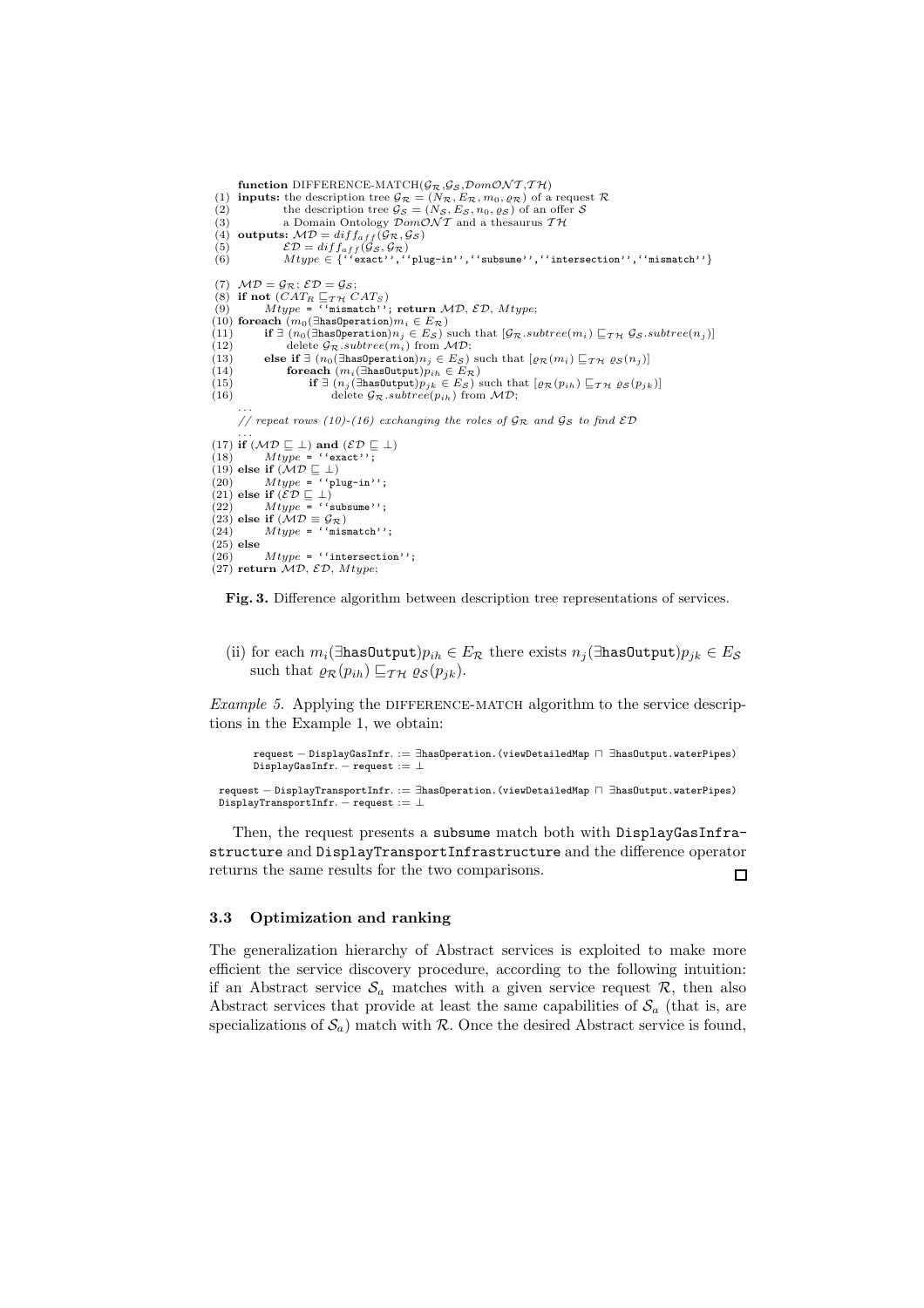its corresponding Concrete services are proposed among the searching results without any further application of the discovery algorithm.

In order to measure the degree of difference between a request and available offers we define a difference coefficient.

Definition 4 (Difference coefficient). The difference coefficient between the services  $R$  and  $S$  is the size of their difference.

$$
diff(\mathcal{R}, \mathcal{S}) := |\mathcal{MD}(\mathcal{R}, \mathcal{S})|
$$
\n(6)

where  $|A|$  is the number of symbols in the expression A.

According to the difference coefficient, offers can be ranked and the more an offer fulfill the request, the best is the rank. For a given threshold of desired covery, 1-1 and 1-N mappings between a request and available offers can be determined.

## 4 Related work

Different matchmaking approaches have been developed aiming at improving keyword-based techniques. In general, service matchmaking strategies that are based on purely logic reasoning services [5, 9] present high precision and recall, but are often characterized by low flexibility. Moreover these approaches usually suffer from scalability problems. In [9] a service matchmaking strategy based on the OWL-S Service Profile and on a DL reasoner is proposed. The overall DAML+OIL expression representing a Service Profile is consistently mapped into a single DL expression and DL-based reasoning facilities are applied to check if the request description is equivalent, subsumed or consistent with the descriptions of service advertisements. In [5] the requested service profile and the provided one are expressed by means of DL expressions. The compared descriptions could be incomplete or not fully compatible, so when an element in the request that is not consistent with an element in the offer is found, it is removed (contraction) and each required element that is not present in the offer is added (abduction). Each time an element is removed or added, a penalty is assigned. The higher is the total penalty, the lower is the compatibility between the request and the advertisement. Moreover, the approaches based on Description Logics are characterized by a good trade-off between expressiveness and computational complexity.

On the contrary of logic-based approaches, similarity-based approaches are characterized by high flexibility, but also limited precision and recall, because, for example, if a partial match is established, there is no way to know if are required more functionalities than the provided ones or viceversa. In [7] a Web Service description is expressed through Web Service name and textual description, operation names and textual descriptions, input/output parameter descriptions, that is, the name, data type and arity, as contained in the corresponding WSDL file. The proposed algorithm evaluates the similarity of a pair of Web Service operations by exploiting a novel clustering procedure that groups parameter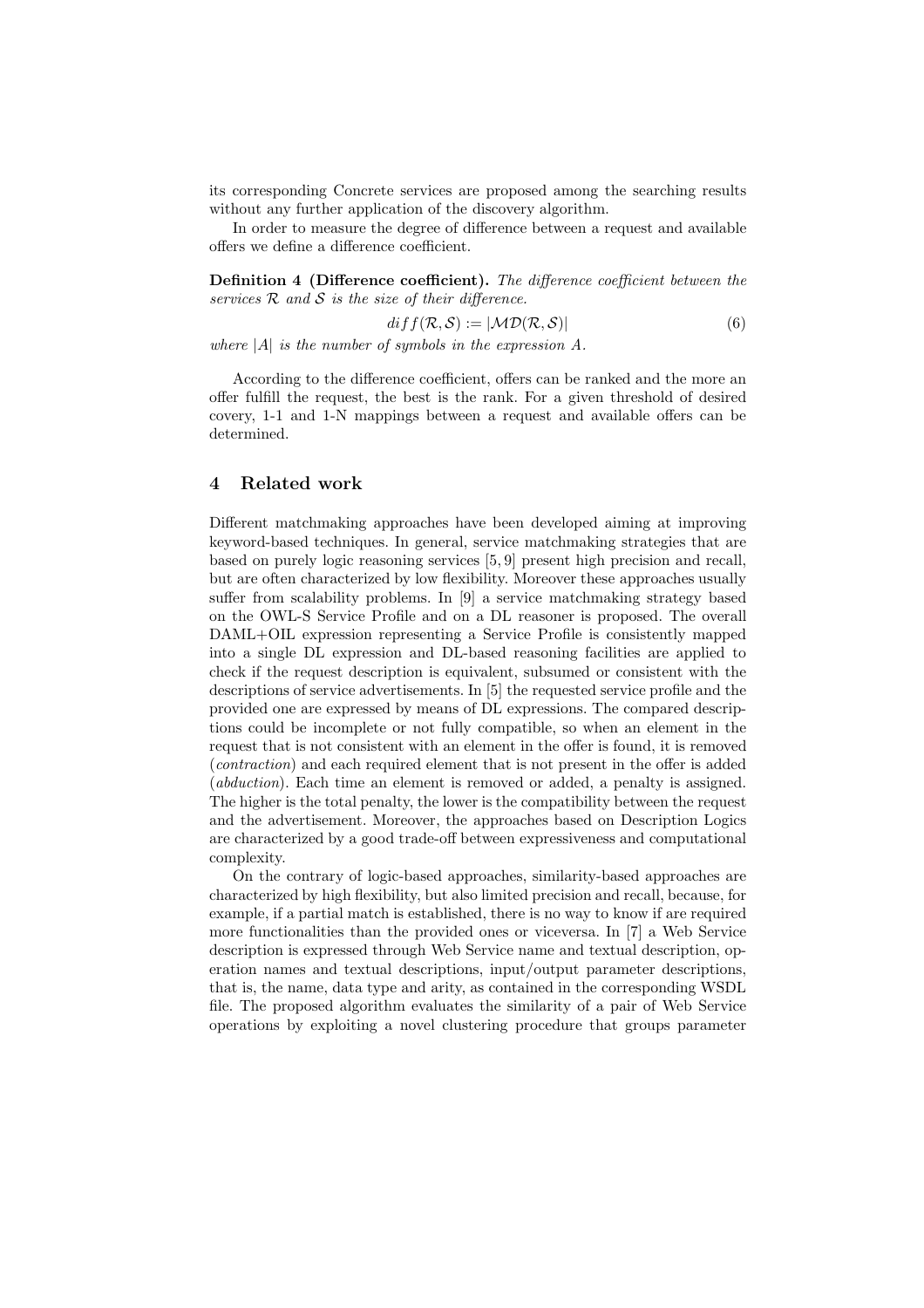names into semantically meaningful concepts. A search engine, called Woogle, is implemented to support similarity search for Web Services. Moreover, similaritybased approaches exploit Information Retrieval techniques that consider service descriptions as vectors of terms and are not specifically tailored to service matchmaking. A comparison of deductive and similarity-based approaches shows that the former ones are able to distinguish between the request and the offer viewpoints, but do not provide a quantification of how much the offer matches with the request, while the latter approaches are symmetric, not distinguishing between the request and the offer, but provide a quantification of the degree of match. In any case, both of these kinds of strategies lack in performances and require high computational resources.

With respect to the previous approaches, we have proposed in |2| a novel hybrid matchmaking strategy that first uses a Description Logic-based classification to precisely establish the kind of match between the request and each offered service, then ranks the partially matching services on the basis of their similarity. Therefore the hybrid strategy tries to get the best from both the discussed approaches and to reduce the negative aspects of each ones by providing good precision and recall, but also quantifying the degree of matching. More recently, [8] also proposes a mixed service matchmaking approach, called OWLS-MX. Services are described using OWL-S Service Profiles and the degree of match of a service advertisement with a service request is based not only on the semantic relationships between DL constructs that express service description elements, but it is also implicitly contained in the relative frequencies of indexed terms of these descriptions, that are evaluated through traditional similarity metrics used in Information Retrieval. However, during the deductive matchmaking procedure, no terminological relationships are considered between names of elements used for service descriptions. In an open world assumption, such as that of the Web, where a lot of people could search for the same information using synonyms or could look for different information using homonyms, this limitation could strongly reduce the efficacy of the discovery process.

## 5 Conclusions

In this paper we have shown how different matching models can be combined in order to improve efficacy and flexibility of service discovery process. A similaritybased model and a deductive model are defined to find services that best fit a given request. These matching models can be combined into a hybrid model to improve searching results and can be used in conjunction with optimization and ranking strategies. Moreover, a newly defined deductive matching model based on difference operation has been proposed, that is able not only to identify the kind of match, but also to return what are the exceeding and the missing information among the request and the offer. In this way, it is possible for the users to choose the most suitable offers. The application of the different models produces different results depending on the level of flexibility expected from the requestor. Future work will investigate in more detail the design of a toolbox